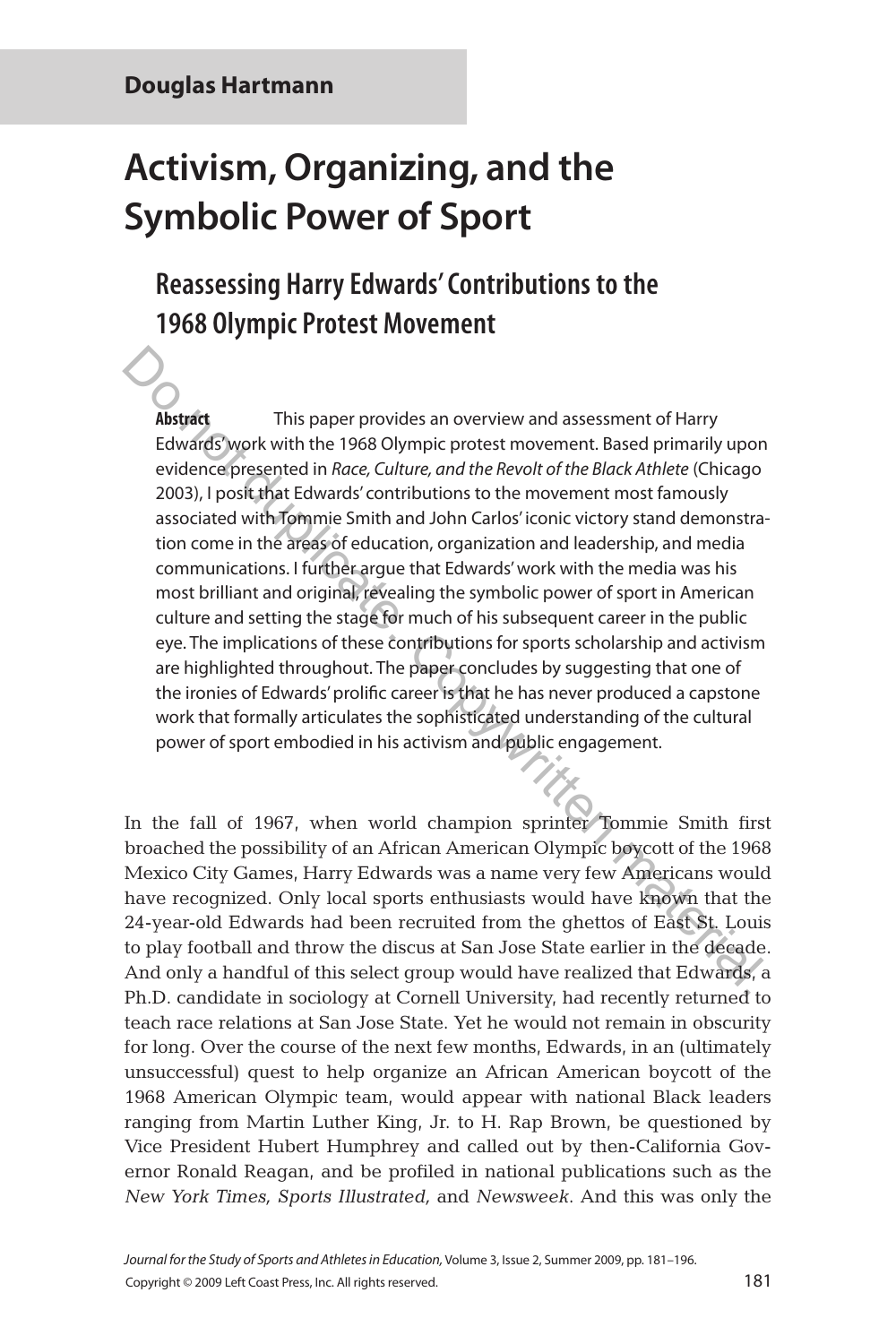beginning of a long and prolific public career. In a few short years, Harry Edwards would emerge as a national spokesperson on race and sport issues and write one of the first, best-selling sociology of sport texts. Indeed, in the ensuring quarter-century in the public eye, Edwards would, among other activities, fight and win a tenure battle at the University of California, Berkeley, serve as consultant to Bill Walsh during his legendary run as coach of the San Francisco 49ers, and hold the office of special consultant to Major League Baseball and Commissioner Peter Ueberroth on minority issues.

To comprehend how Harry Edwards was able to accomplish this as well as what it all reveals for our understandings of sport and race and society, it is useful to go back and review his role in the 1968 African American Olympic protest movement. Not only was this campaign what first brought Edwards to national attention, this movement itself was crucial to shaping the understandings of sport, race, and the relationships between them that would be foundational to so much of his work in the public eye. It is an argument and analysis that is based primarily upon the research presented in my book on the 1968 movement—*Race, Culture, and the Revolt of the Black Athlete* (2003), a work whose title is an homage to Edwards' own work on the subject even as much of the material in it highlights the broader social significance of the movement and the remarkable effort and understanding of the athletes who constituted the movement. To comprehend how Harry Edwards was able to accomplish this as well<br>
as what it all reveals for our understandings of sport and acceity<br>
it is distill to go back and review his role in the 1968 African America<br>
Olympic pr

### **Edwards and the Making of the Movement**

Based upon my own research as well as my reading of the existing historiography (Bass, 2002; Harris, 1995; Moore, 1991a, 1991b; Spivey, 1984; Wiggins, 1989, 1984; Grundman, 1979; see also Edwards, 1969; and Matthews & Amdur, 1974), I believe Harry Edwards made at least three distinctive and indispensable contributions to the 1968 African American Olympic protest movement. (The original archival research is detailed in text and footnotes in Hartmann, 2003a.) These came in the following areas: education and consciousness raising; organizing and leadership; and media relations and mass communications.

As a sociology instructor for Smith and Lee Evans and a number of their teammates and classmates at San Jose State (SJS)—the fabled "speed city," home to almost a dozen of the best sprinters in the world at the time— Edwards' role as an educator was first and most basic among this list of contributions. Edwards was, by all accounts, a powerful and charismatic presence in the classroom (his race relations course reportedly grew from sixty to six hundred students over the course of the 1967–68 school year), and had an excellent contact and rapport with student athletes. Indeed, in an interview Tommie Smith gave explaining his willingness to consider an African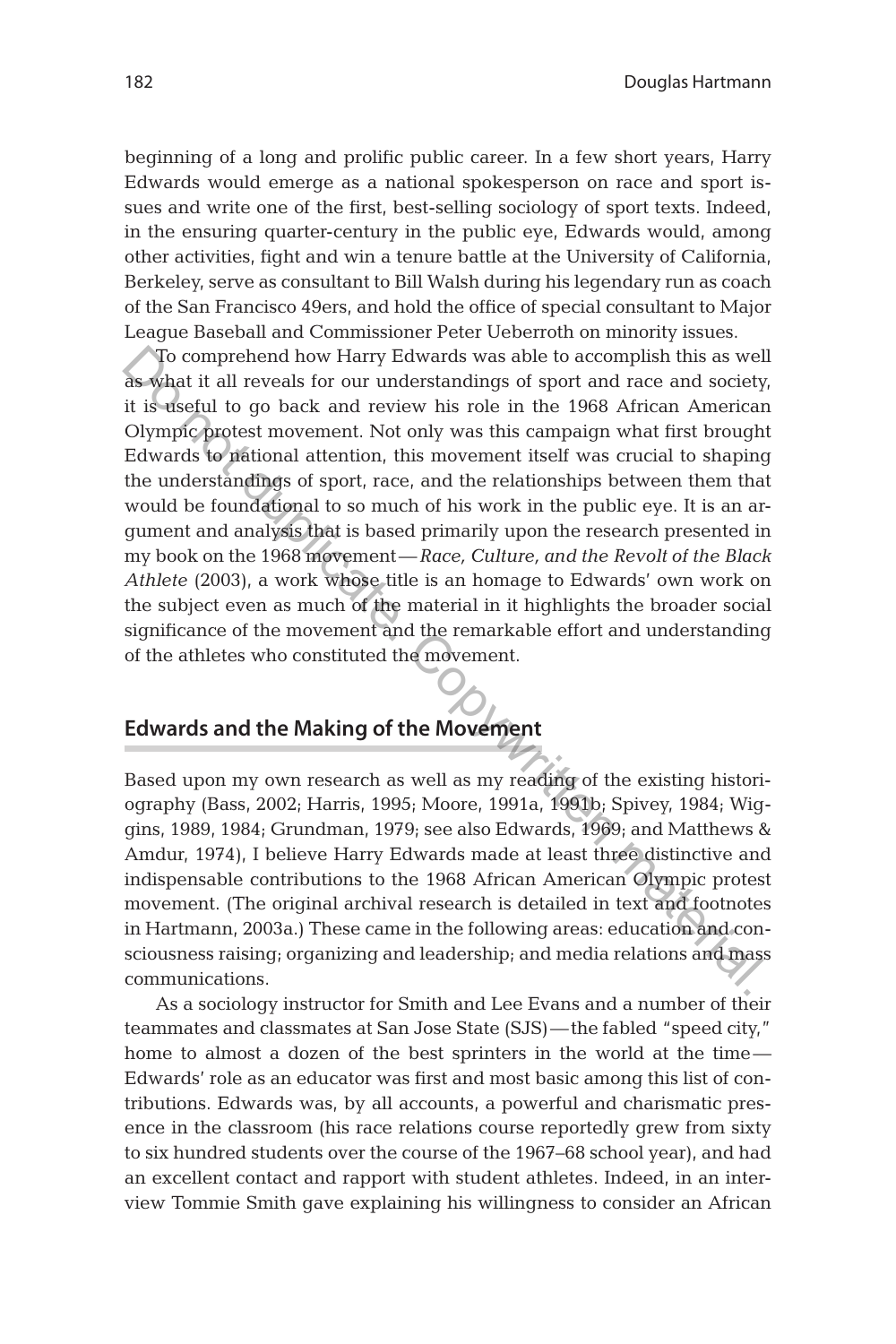American boycott of the Games, the sprinter said that his interest in the possibility of an Olympic protest started the previous semester at SJS when he took a class in Black leadership that had introduced him to the whole problem of "racial ostracism" in the United States. Clearly, Edwards was the unnamed influence that was driving the decision and commentary. Many years later, Smith recalled: "Harry challenged you. He used whatever he could to stop you in your tracks and get you to listen—Black jargon, profanity, jokes, threats, or a Ph.D. soliloquy on history" (Moore, 1991a, p. 66).

Edwards was a race scholar when he began teaching at SJS, not a sport specialist. Nevertheless, in teaching Smith and his teammates about the realities of prejudice and discrimination in the U.S. Edwards raised the questions of racial equality, human rights, and social justice that would be the rallying cries and moral foundations of athletic activism. More than this, Edwards offered student-athletes a sophisticated, sociological understanding of the challenges of the struggle for African American justice and equality in the late, post-Civil Rights phase as well as actively encouraged them to think seriously about the idea of using sport to contribute to the ongoing struggle. Indeed, when Smith and his teammate and close friend 400m champion Lee Evans, were asked what led them to consider an Olympic boycott in the first place they game identical one-word answers: "thinking" (Hartmann, 2003a, p. 47). So committed was Edwards to education, intellectual mentorship, and the academic life that his second major scholarly work was *Black Students*  (Edwards, 1970). Felwards was a race scholar when he began teaching at SJS, not a spore<br>signish: Nevertheless, in teaching Smith and his teammates about the re<br>alities of prejudice and discrimination in the U.S. Edwards raised the ques<br>ti

And in working with students and young people, Edwards was far more than a classroom instigator or armchair sociologist. He actually played a leading role in conceiving, organizing, and guiding the race-based activities, initiatives and protests in and around American athletics that constituted the '68 protest movement at a national level. This was Edwards' second main contribution to the movement.

Edwards' work as an organizer was multifaceted. He was one of (if not the) campus leader of the United Black Students Association protests at SJS that informed and emboldened athletic activists in California. Not only did Edwards put his pedagogical skills to full use in raising the general political consciousness of student athletes on campus in and through the UBSA, this group conceived and carried out a major protest that involved a threatened boycott of a football game against the University of Texas–El Paso. Along with Kenneth Noel, Edwards subsequently convened the Olympic Committee for Human Rights (OCHR), the formal organizational group that provided leadership and direction for the Olympic boycott movement and its associated protest activities. To clarify the distinction between Olympic Project for Human Rights (OPHR) and the Olympic Committee for Human Rights (OCHR), as I understand and use the label, refers to the actual organizational activities and events associated with Edwards, Noel, Smith, and their orga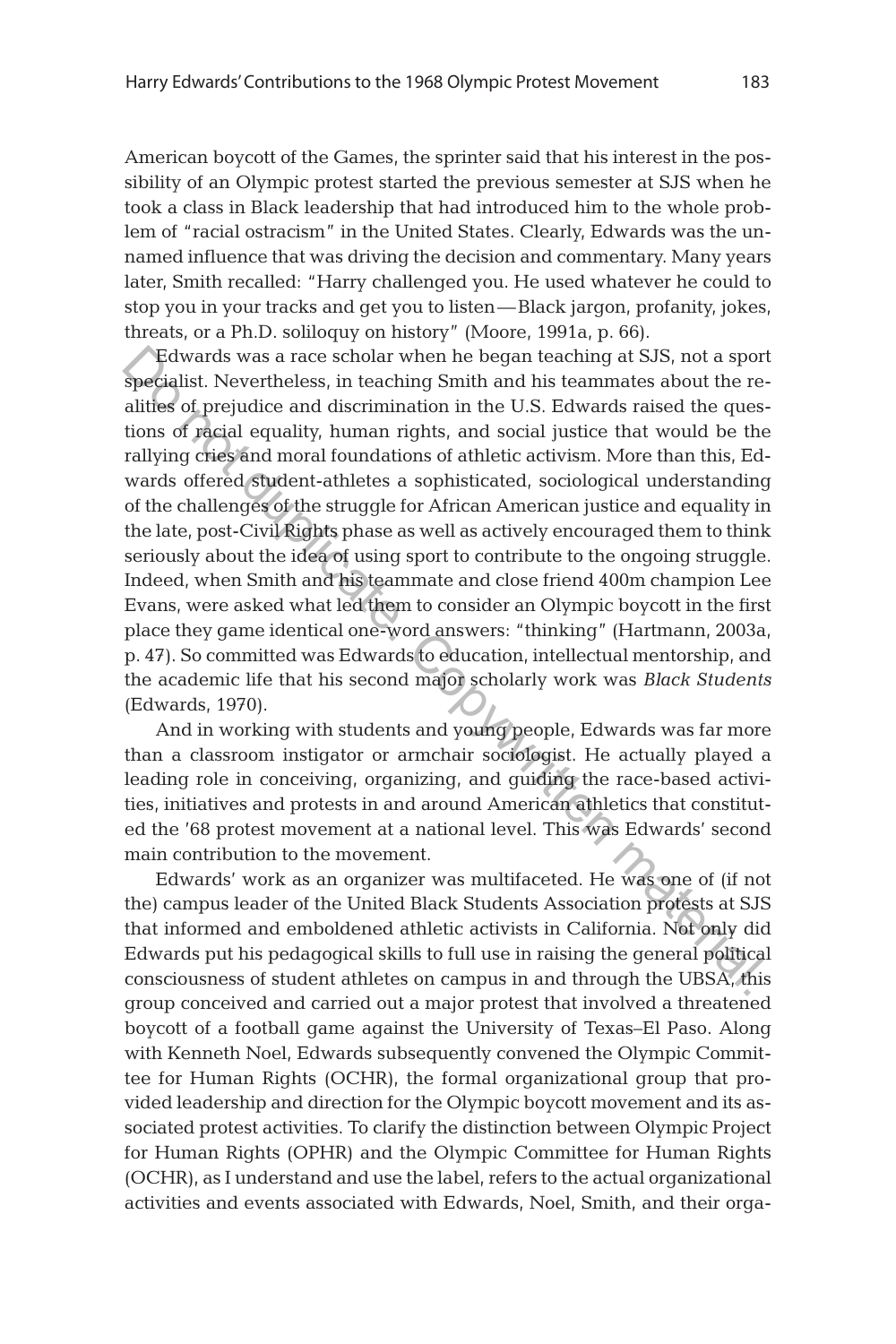nizing group at SJS. The OPHR, in contrast, refers to the broader movement —the set of interests, social networks, protest activities, and events that constitute the movement and that, for better and for worse, were beyond the immediate control of Edwards and his organizational efforts. The first meeting was held in his house in October. Edwards subsequently served as lead organizer, moderator, and public spokesperson of the Thanksgiving Day gathering in Los Angeles that produced a formal boycott resolution. Working with Louis Lomax, Edwards developed the six "demands" that became the focal point of movement activism and then organized the December 14 press conference in which Dr. Martin Luther King, Jr. offered his public declaration of support for the fledgling boycott proposal. (Their demands included reinstating Muhammad Ali to his heavyweight world championship and the removal of the American, Avery Brundage, from his post as president of the International Olympic Committee.) Edwards, too, was the recognized leader of a boycott of the famed New York Athletic Club indoor track meet in early February of 1968, clearly one of the high points of the entire protest movement. Almost single-handedly Edwards also kept the possibility (or threat) of an Olympic boycott alive in the spring and summer of the year, even as it was becoming clear that there wasn't sufficient support among athletes for such an action. These were all significant activities and accomplishments. focal point of movement activism and then organized the December 14 presont<br>free controls Dr. Martin Lutther King, J. offered his public declarate<br>from of support for the fledgling boycott proposal. (Their demands include

A good deal of the success of the 1968 athletic protest movement, as I argued in detail in the book, can be attributed to structural forces and external conditions well beyond the control of Edwards and his associates: persistent racism and inequality in society and resurgent African American radicalism; repression and hostility (or at least lack of receptivity) from the leadership in the sports world; a generation of exceptionally smart, well-educated, and well-spoken world-class African American athletes. Yet social movements require not only favorable structural conditions but also human agents leaders—to understand those opportunities and act to take advantage of them. And it was Edwards, more than any other individual at the time, who assumed this leadership role.

There were at least three keys to Edwards' skills and accomplishments as an organizational leader. One was his basic recognition of the symbolic power of sport in contemporary American culture, and his unrelenting commitment to convincing African American athletes and others of the potential of sports-based protest. A second was his understanding of how to use small, symbolic projects to orient potential recruits to more radical criticisms and ambitious actions. The NYAC boycott in February was a great example: while a far cry from an Olympic boycott in terms of both logistics and ideology (the NYAC was a rather old-fashioned segregationist club that required no particularly sophisticated conception of post-Civil Rights racism or institutional discrimination), it gave the movement a legitimate target and an easy victory.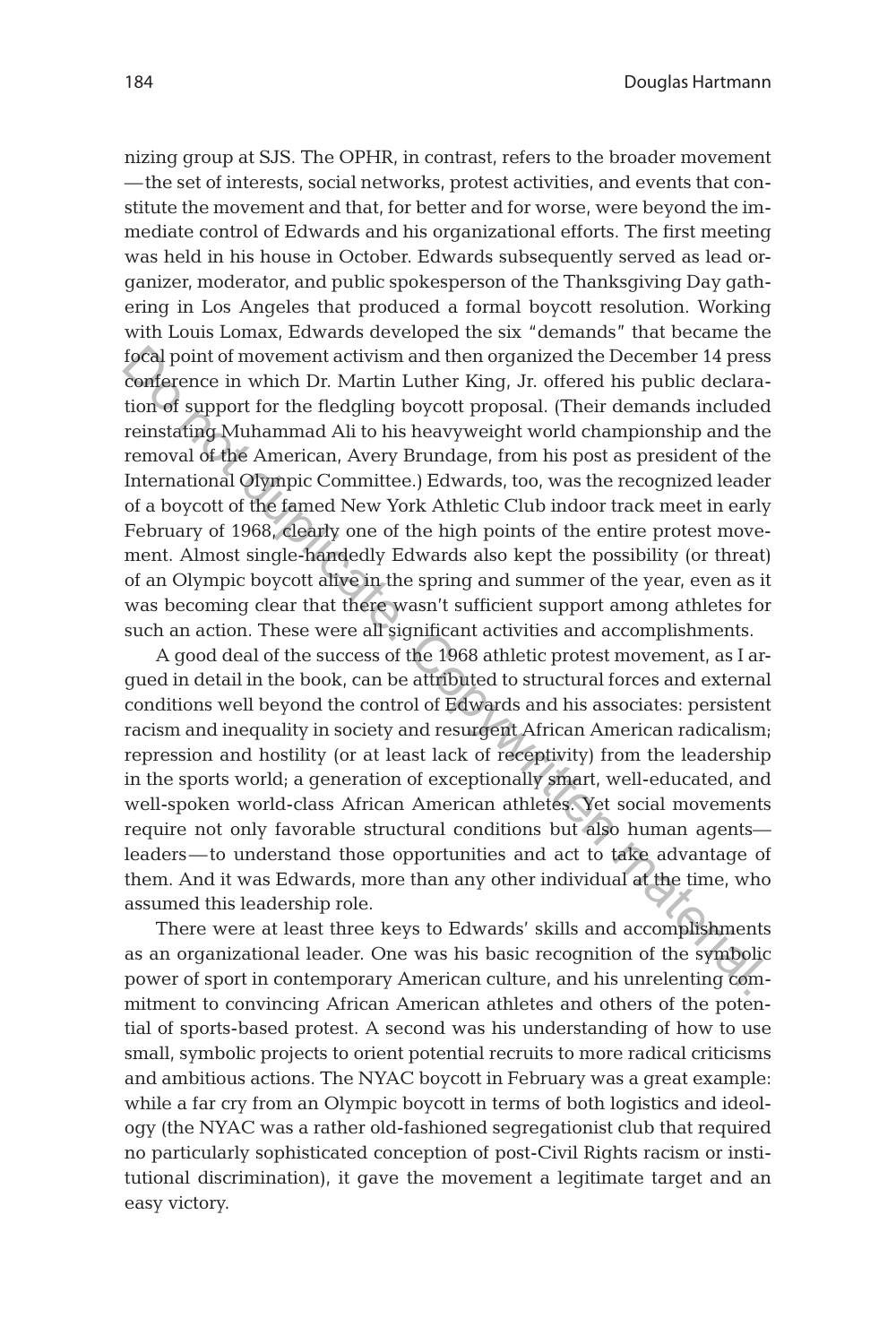A third dimension of Edwards' organizing acumen had to do with his considerable persuasive skills—skills, I believe, he honed and perfected with his critical pedagogical approach in the classroom and as an intellectual mentor and advisor. I am thinking here of his ability to tap into the core sentiments, commitments and ideals of the athletes to whom he was trying to appeal as well as the way he challenged people to think through problems, grapple with harsh social realities, and live up to their ideals. Consider the following quotations from the organizing pamphlet Edwards and his colleagues circulated at the time and other interviews:

- "We must no longer allow this country to use black individuals of whatever level to rationalize its treatment of the black masses. We must no longer allow America to use a few 'Negroes' to point out to the world how much progress she has made in solving her racial problems when the oppression of Afro-Americans in this country is greater than it ever was" (Hartmann 2003a, p. 98). leagues circulated at the time and other interviews:<br>
• We must no longer allow this country to use black individuals of what<br>
ever level to rationalize its treatment of the black masses. We must no<br>
longer allow America
	- • "We must reassert the basic masculinity of black people and force the white man to stop taking their services for granted in a country where we can't take simple things like personal safety for granted, where we can't drive across the country and expect to be served food or treated with humanity. I think the time is gone when the black man is going to run and jump when the white man says so" (Ibid, p. 125–6).
	- • "Who is to say that any arena is too sacred to be used as an avenue to relieve the suffering [of black Americans]? Black athletes ...must brush aside the 'holy' cries that sports should be a sacred arena, 'off limits' to political issues. The life and death struggle [of black America] enables black athletes to recognize the simple truth that there are no sacred arenas" (Ibid, p. 92).
	- "We're not just talking about the 1968 Olympics, we're talking about the survival of society. What value is it to a black man to win a medal if he return to be relegated to the hell of Harlem?" (Ibid, p. 93–94).

These exceptionally rich and revealing quotes capture the power of Edwards' own rhetoric and logic, a wonderful blend of analysis and prescription, of pressure and choice, opportunity and responsibility. They challenge African American activists to live up to their own ideals and take advantage of the opportunities available to them.

Edwards's rhetorical brilliance—his way with words and ideas—was more than just a tool for mobilizing potential athletic supporters; it was also key to keeping the movement and its boycott proposal on the public agenda. This, in fact, brings us to his third primary contribution to the movement as a whole. In addition to nitty-gritty administration and organizational leadership, Edwards was a master media strategist, using public personae and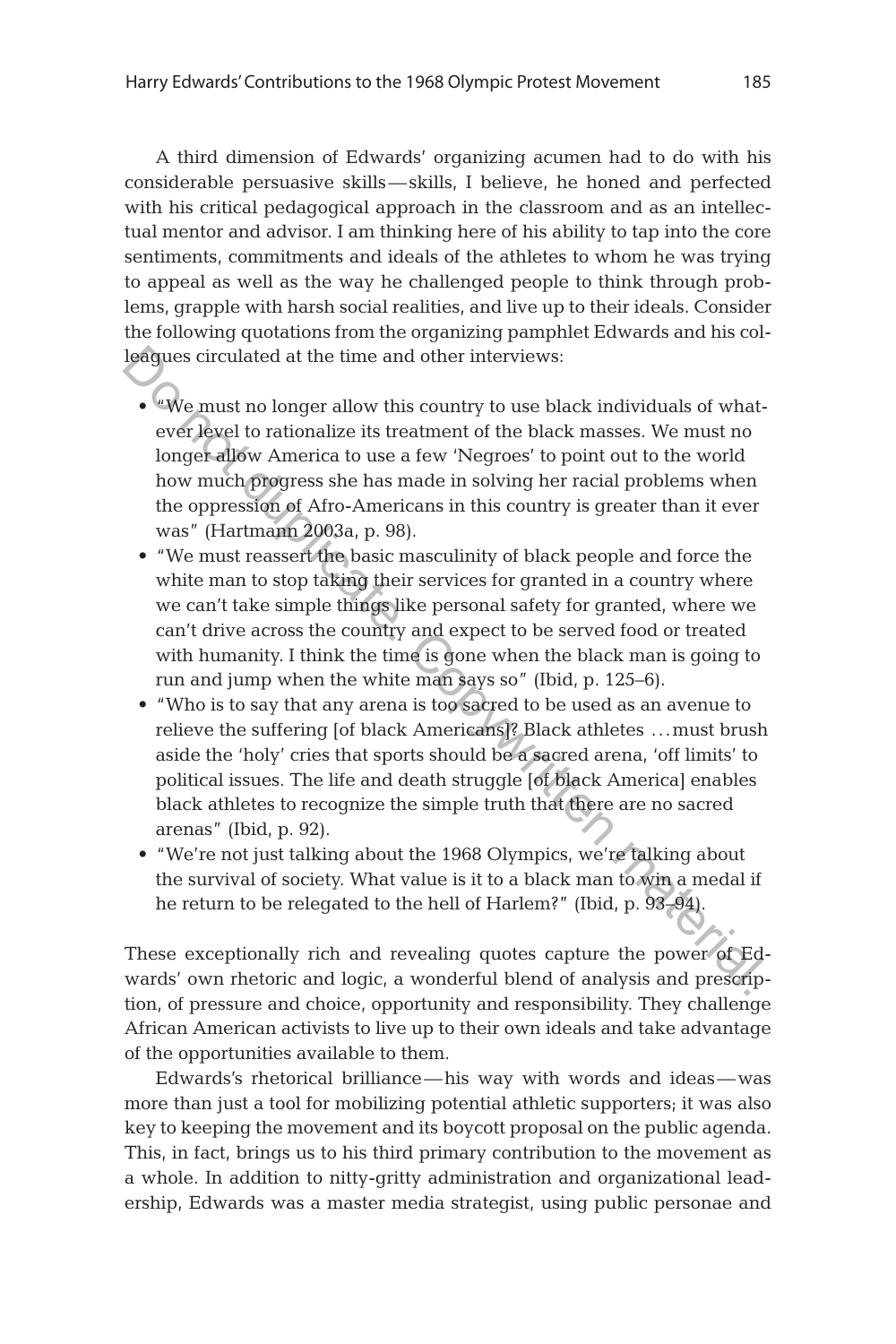appearances to get the boycott idea into the public eye and keep the movement relevant even in the absence of extensive support from athletes themselves. Sometimes Edwards engaged the public in an attempt to win support for the movement or one of its various initiatives. Other times, it was simply to rile folks up and provoke a reaction. Sometimes it was both. And it wasn't always only with words. Indeed, over the course of the year leading up to the Games, Edwards transformed his personal style from a coat and tie and horned-rimmed glasses to dark sunglasses and African dashikis, playing the part of the Black power radical to a tee.

Edwards' media savvy was on display in the context of the December 1967 press conference, the one in which Martin Luther King, Jr. appeared in support of the boycott proposal and its six protest demands. I have already suggested that these "demands" were obviously part of a strategy designed to orient otherwise reluctant athletes toward more ambitious modes of protest. But what I want to highlight here is the broader public audience these demands were also intended to impact. There is no reason to believe that Edwards, Noel, and their advisors really expected these changes to happen. After all, no agency or authority in the country—not the NCAA nor the AAU nor the US Olympic Committee which was then only a small semblance of the institution it has become since the federal amateur athletic act of 1978 had the power or authority to implement these changes, and the threat of an Olympic boycott provided no leverage against targeted organizations such as the New York Athletic Club, the New York Boxing Commission or the International Olympic Committee. Rather, Edwards and his colleagues were acting to ensure that their boycott proposal stayed in the public eye, and perhaps even to find at least sympathy and support for the cause of using sport in service of racial protest. part, of the Black power radical to a tee.<br> **Let**wards' media away was on display in the context of the Decembert 1967-press conference, the one in which Martin Luther King, Jr. appeared is support of the boycott proposal

As a media strategist and manipulator, Edwards was at his most brilliant in the summer of 1968, after it had become clear, at least to insiders, that the possibility of an all-out, rank-and-file Black Olympic boycott had evaporated. Edwards was able to keep this hidden from the public, instead telling reporters that "many brothers had been awakened" and that it was "unbelievable how much momentum they had picked up in [the past] few days." When questions mounted, Edwards announced a "shift in strategy," explaining that the OPHR would not announce its intentions until after the team reached Mexico City, hinting that protests instead of or in addition to boycott might be considered. As different accounts became to come out over the summer months of July and August (the Olympics that year were held in October)—accounts that appeared to contradict Edwards' own statements or minimize the possibility of a boycott—Edwards remained resolute about the boycott movement and smoothly explained that it was all part of a "a strategy of chaos." "There is only one thing more confusing than a rumor," he told reporters, "and that's a million rumors" (Hartmann, 2003a, p. 144).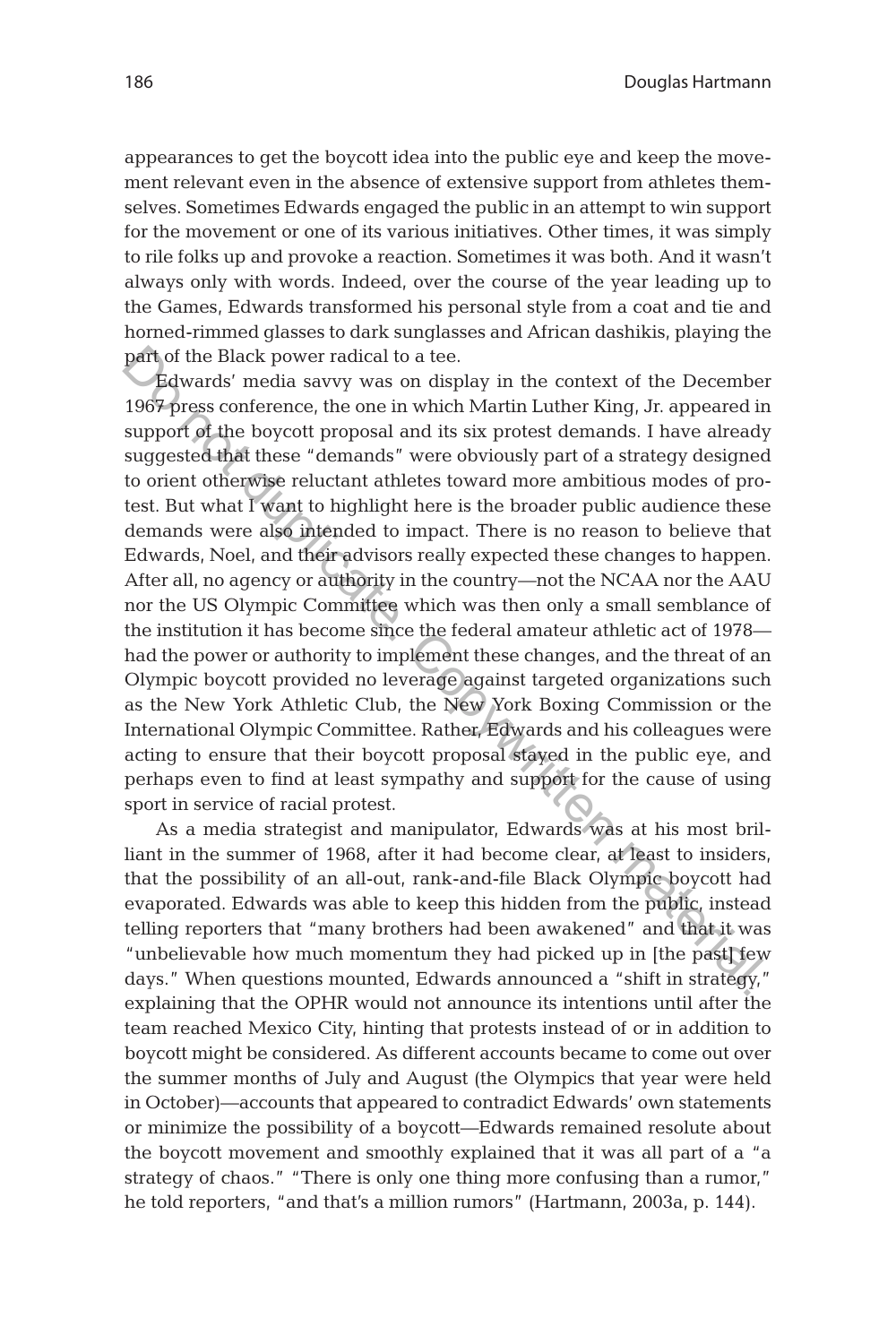These strategies proved surprisingly effective. It is not too much of a stretch to say that Edwards success as an organizer may have less to do with actually organizing a movement as in convincing the media and mainstream public that this is what he had done. In Edwards' hands, the idea of a Black Olympic boycott continued to captivate the American press and mainstream public. It generated a great deal of criticism and backlash to be sure. But it also kept the whole problem of race in the public eye. What we see here is a deep, intuitive understanding of the media and the symbolicideological rhetorical structure of American discourse as well as how sport fits in to all of this. Edwards, in other words, understood just how much Americans cared about Olympic sports and how big a threat the possibility of an African American boycott was to these hopes and dreams and could therefore be leveraged in service of movements for racial change.

# **Lessons and Implications**

In the lead-up to the 40th anniversary of the victory stand demonstration in the Olympic year of 2008, Tommie Smith and John Carlos received the lion's share of public attention, adulation, and credit for the 1968 movement. (For a treatment of media coverage and commentary, compiled for somewhat different purposes, see: Hartmann and Sullivan 2008.) This came primarily at the expense of their mentor and advisor Harry Edwards, the man who was once hailed as the "chief architect" of the entire protest movement. I don't know what Edwards thinks about this shift in historical representation and collective memory. I, myself, am of two minds on the matter. deelogical rhetorical structure of American discouse as well as how spote<br>this in to all of this. Edwards, in other words, understood just how much<br>Americans cared about Olympic sports and how big a threat the possibility

On the one hand, I believe that any account that ignores or diminishes Edwards' role in the 1968 athletic protest movement is both flawed and incomplete. Edwards was not a perfect organizer. His confrontational style didn't sit well with everyone, even many of the competitors he was trying to organize. He almost completely dismissed female athletes who actually wanted to be part of the movement, and he never did succeed in connecting American activist efforts with larger international developments and movements, despite the obvious international nature of the Olympic games and his organization's own universalist "human rights" nomenclature. Nevertheless, I want to be clear: there would have been no movement without Harry Edwards. While some protests and demonstrations may have been inevitable, they would have never gotten off the ground much less garnered the attention that they received, had it not been for Edwards. The idea of a boycott would never have been taken seriously by athletes or public audiences. Edwards was highly effective in all of the ways that mattered, and one could argue that some of his weaknesses were actually strengths in many respects, especially in terms of getting attention and keeping the movement in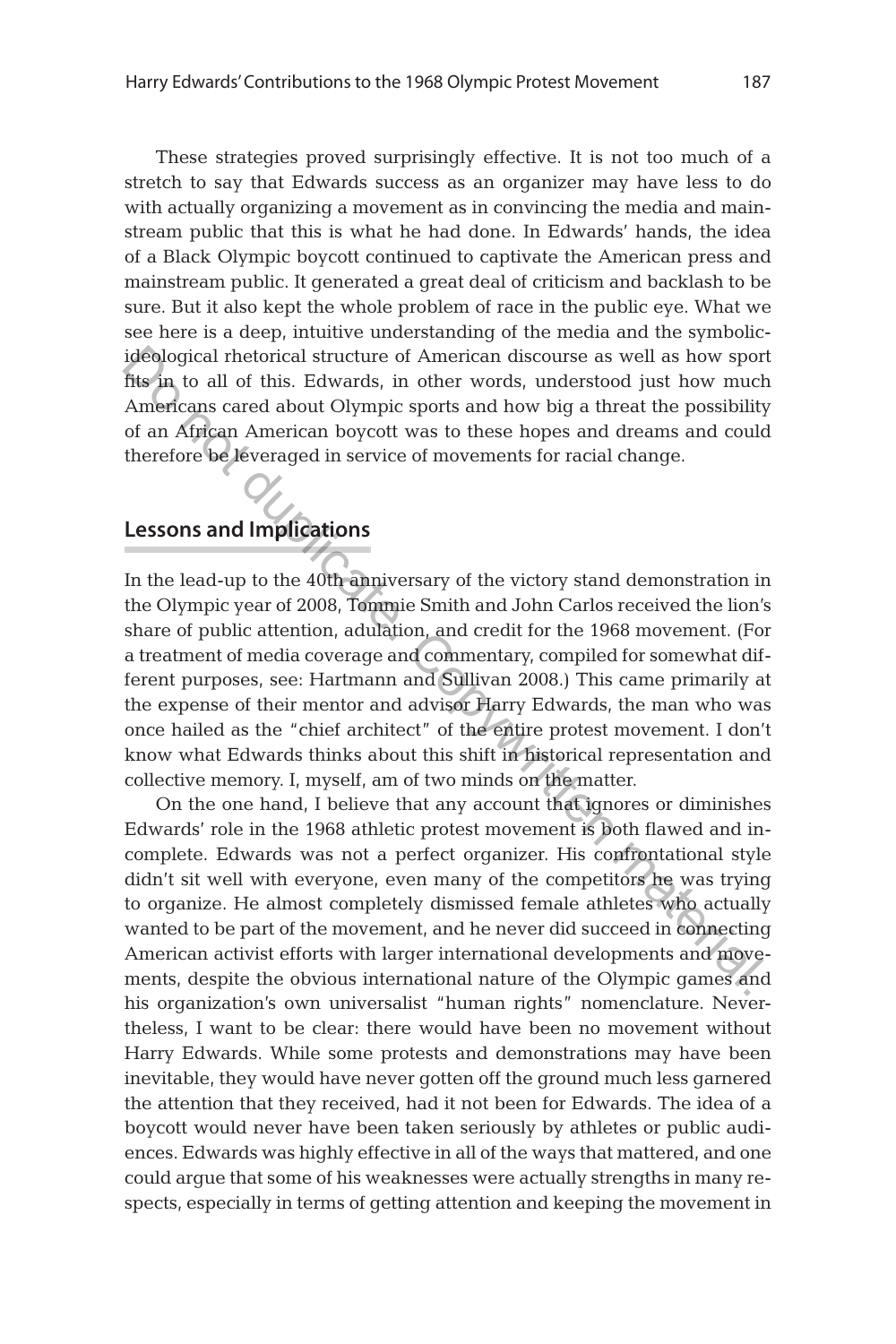the public eye. Recall, also, that it was Edwards who literally wrote the book, *The Revolt of the Black Athlete* (1969), that was for many years the standard, almost sole, source of information on the 1968 Olympic activism.

What is at stake here is more than just giving credit where credit is due. What is also, and more importantly, at stake are the lessons and implications of this historical episode for contemporary activism and scholarly understanding. Here I want to suggest that the recent minimization of Edwards' contributions may be contributing to an impoverished and indeed utopian sense of athletic activism and movement making or protest organizing in general.

In recent years there has been a great deal of hand-wringing in both the mainstream media and the scholarly community about the relative absence of political activism among contemporary athletes, especially African American competitors. Much of this commentary begins from and depends upon the claim that athletes lack political consciousness and commitment, an understanding of the political situation and a willingness to take the risks associated with political activism. Perhaps this is partly true, though for my own part I have often been impressed by the self-consciousness and social awareness of athletes, especially as it contrasts with our prevailing stereotypes about dumb jocks and apolitical athletes. What is missing from the contemporary scene, however, is a climate and infrastructure conducive to activism for athletes—a cultural and organizational infrastructure and social network that would provide athletes an outlet for social concerns and commitments, avenues that would give their frustrations not only an outlet and avenue but a realistic opportunity for making some kind of meaningful contribution, having an impact. One of the points this review of Harry Edwards's contributions to the 1968 movement reminds me of the fact that movements require organization and organizers—people to do the nitty-gritty, dirty work of making phone calls, writing and distributing flyers (or emails), convincing and cajoling wavering participants, doing media leg work, planning public events and demonstrations. Without this behind-the-scenes work, a demonstration or two may erupt, but the ongoing, sustained activism that forces a generally disinterested public and even more reluctant institutions and leaders to really face up to the issues and grievances of protest and disaffection is unlikely to emerge. As Edwards himself said in a recent media interview: "athletes [are] not as militant [today] because in the sports world many of the conditions have changed and this is a much more conservative time" (*Redding Record Searchlight,* April 18, 2008). activism and movement making or protest organizing in general. The recent years there has been a great deal of hand-wiringing in both many<br>the mainstream media and the scholarly community about the relative ab<br>sence of po

Having insisted on Edwards' capital role in the making of the 1968 protest movement, however, I also want to suggest that the recent, re-oriented emphasis on the role of athletes in the making of the 1968 protests in recent years has also been good, right, and appropriate. This brings me to my "on the other hand" reaction to Edwards' relative disappearance from the mainstream media. It was, after all, athletes who ultimately carried the burden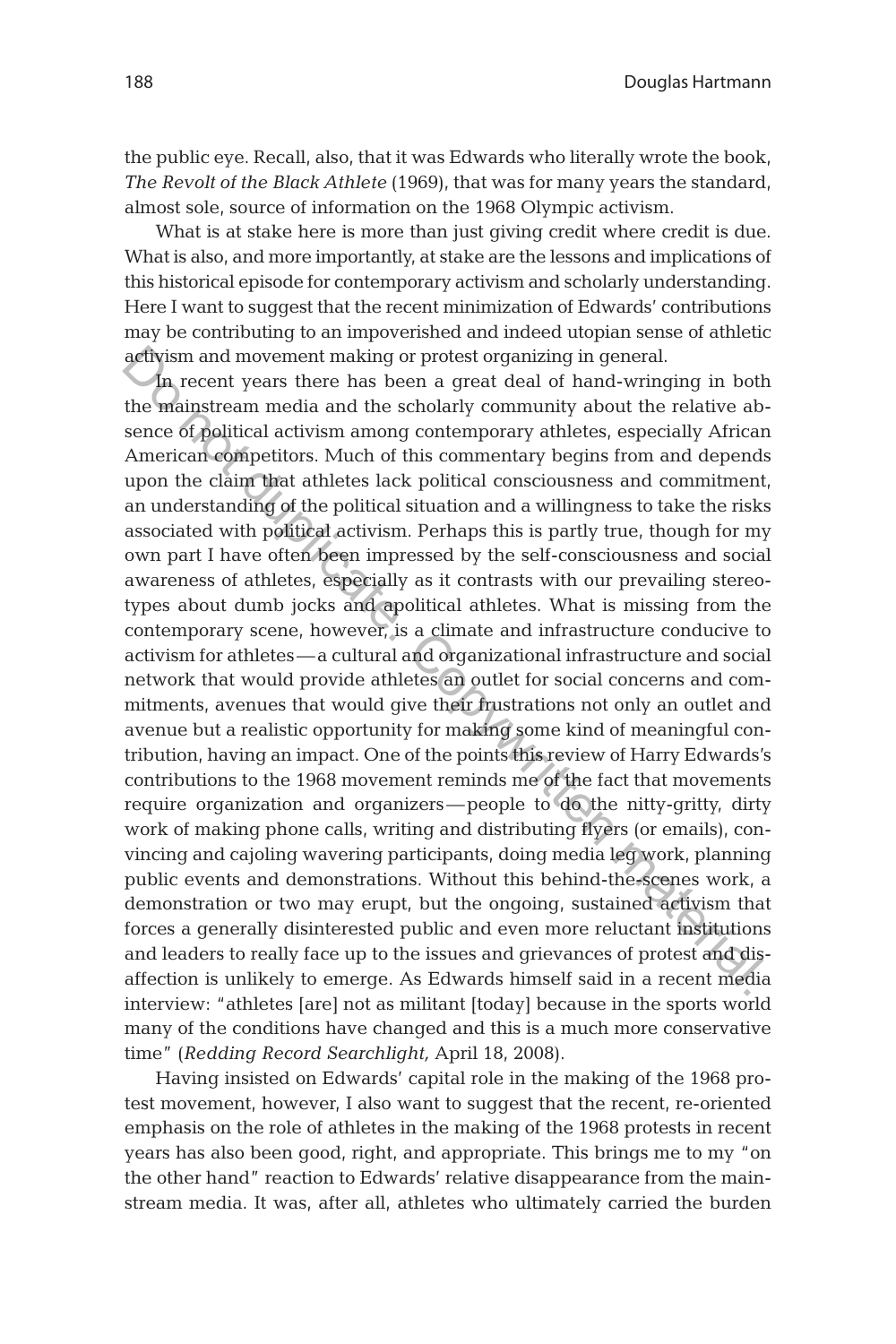and responsibility of the protest. It was Tommie Smith and John Carlos who won their race, envisioned and carried out the act that has made the movement memorable, and who suffered the bulk of the costs and consequences for the act over the period, particularly in the first ten to fifteen years in the immediate aftermath of the protest when they were treated as villains and pariahs in mainstream American culture. This holds especially for the victory stand gesture itself, the demonstration without which there would be no memory of "a movement." To this day, Smith and Carlos still disagree about which of them should receive credit for the victory stand demonstration itself. Because it was Smith who produced the gloves that he and Carlos wore in the demonstration; existing video footage makes it clear that Smith took the lead in stepping up to the podium and initiating the clenched-fist gesture; Smith offered the most concentrated and coherent explanation of the protest's symbolic meaning in the immediate aftermath of the ceremony, I tend to side with Smith (see Hartmann, 2003a, pp. 20–26)

"There is," as I wrote in *Race, Culture, and Revolt,* "no indication in the historical record the Edwards (or anyone else, for that matter) formulated any strategy resembling the one Smith and Carlos put into form on October 16, 1968" (2003a, p. 21). The protests suggested by Edwards and others in the days leading up to the Games (strategies such as wearing black armbands or socks) were "vague and half-hearted at best," and if it is true that, as Edwards later wrote, that they had agreed on using the victory stand as the focal point of the protest, it is also evident that his idea at the time was to boycott the ceremony entirely which would have robbed the movement of its most powerful platform for demonstration. about which of them should receive credit for the victory stand demonstrate that is consistent was Smith who produced the gloves that he and Carlo wore in the demonstration; existing video footage makes it clear that Smit

What is at stake in recognizing and reclaiming the role of athletes like Smith and Carlos is—again—about more than the mere giving of credit. In this case, credit has a great deal to do with the scholarly and theoretical lessons we can draw out of this entire episode. Following Edwards' own accounts (1969; see also 1979), most scholars have interpreted Smith and Carlos' demonstration and the entire constellation of sports-based protest activities of the late 1960s and early 1970s as dictated by and directed against racism in the world of sport. There is obviously a good deal of truth to this framing, but there are some fundamental historical inaccuracies and broader conceptual blind spots as well. On the accuracy front, for example, when Smith and his colleagues initially put forward the idea of a race-based Olympic protest, they were actually quite explicit and self-conscious about not criticizing sport on racial grounds. While this was at least in part a rhetorical tactic and they clearly used racism and discrimination in sport as a motivator for recruiting athletes into their activist orbit, their expressed desire was nothing less than to use sports to contribute to the broader movement for racial justice. The boycott proposal was not, in other words, about racism in sport, and the extent to which or ways in which it could be challenged.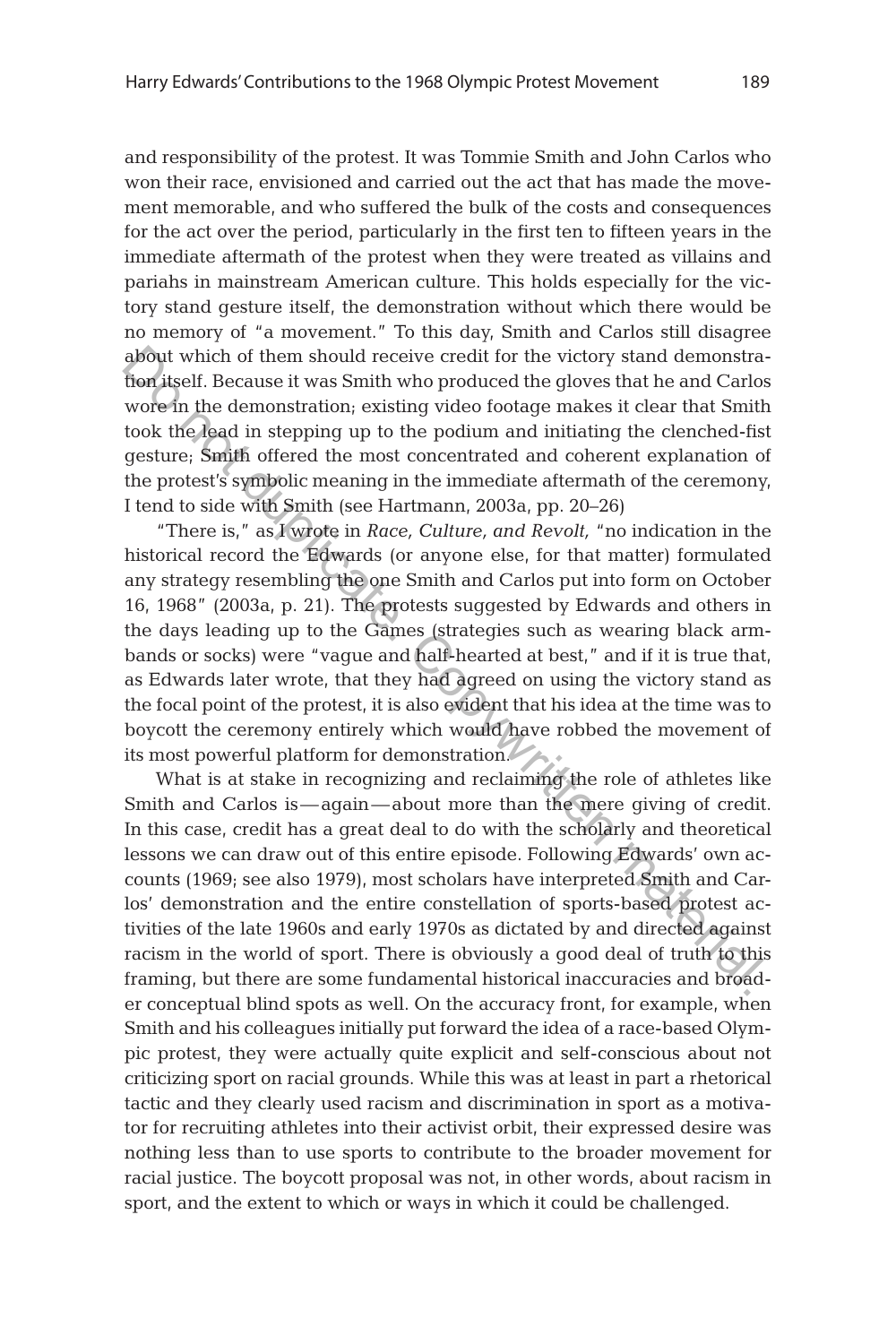In terms of broader conceptual implications, framing 1968 athletic activism as focused primarily against racism in sports fails to grasp the complicated ways in which sport is bound up with the constitution of racial formations in contemporary America (and elsewhere), the extent to which or ways in which these formations can be challenged or resisted through sports, and what these struggles reveal about the social and symbolic role and power of sport in contemporary societies. There is obviously far more to these claims than I can unpack in this space. However, several points are worth noting. One is that I have argued OPHR's racial ideologies and strategies were, despite their radical tenor and contemporaneous reception, firmly entrenched in the constellation of ideological structures which constituted sport's usual ideals about itself and understanding of its place in the social world. As such, this dramatic moment of seeming rebellion—not to mention the institutional response to it (see chapters 6–8 of *Race, Culture, and Revolt)*—helped re-affirm and rearticulate a new racial order in sport, one which shifted, but did not displace sport's role in the production of racial difference and racism itself in the post-Civil Rights era.

Extending from this, what a fuller understanding of the significance of the athletic activism of the 1960s—especially in the form embodied by Smith and Carlos on the victory stand—as well as counter-resistance against that activism and the institutional reforms that came out of it are the complex ways in which sport is bound up with deep, commonsense ideas and ideals of American culture about meritocracy and individualism, about competition and social harmony, and about the relationships among sports, politics, and the common good. The point here, without completely rehashing arguments and applications I have developed elsewhere (cf. 2007, 2006, 2003b), is the need to see sport not only as a reflection of existing social arrangements and dominant cultural ideologies but also as a "contested terrain" (2000, p. X) where the social tensions and dynamics of the sports world are dramatized and can refract, contest, and challenge existing social arrangements even as<br>they tend to reproduce them. they tend to reproduce them. One is that I have argued OPHR's racial ideologies and strategies were, despite their radical tenor and contemporaneous reception, firmly entrenched in the constellation of ideological structures which constituted sport's

#### **Rethinking Sport's Symbolic Significance**

There is an irony here, or perhaps a missed opportunity, that I want to comment on by way of conclusion. It has to do with Edwards' own powerful public presence and expert manipulation of the media, both in 1968 and in all of his subsequent public activism, conversation, and engagement. Whether on ESPN or writing for the *Los Angeles Times,* no intellectual in the United States has been a more prominent, powerful voice on issues of race and sport in American culture over the last forty years. At the core of Edwards' brilliance as a public sociologist, to use Michael Buroway's (2004) provocative formulation, is, in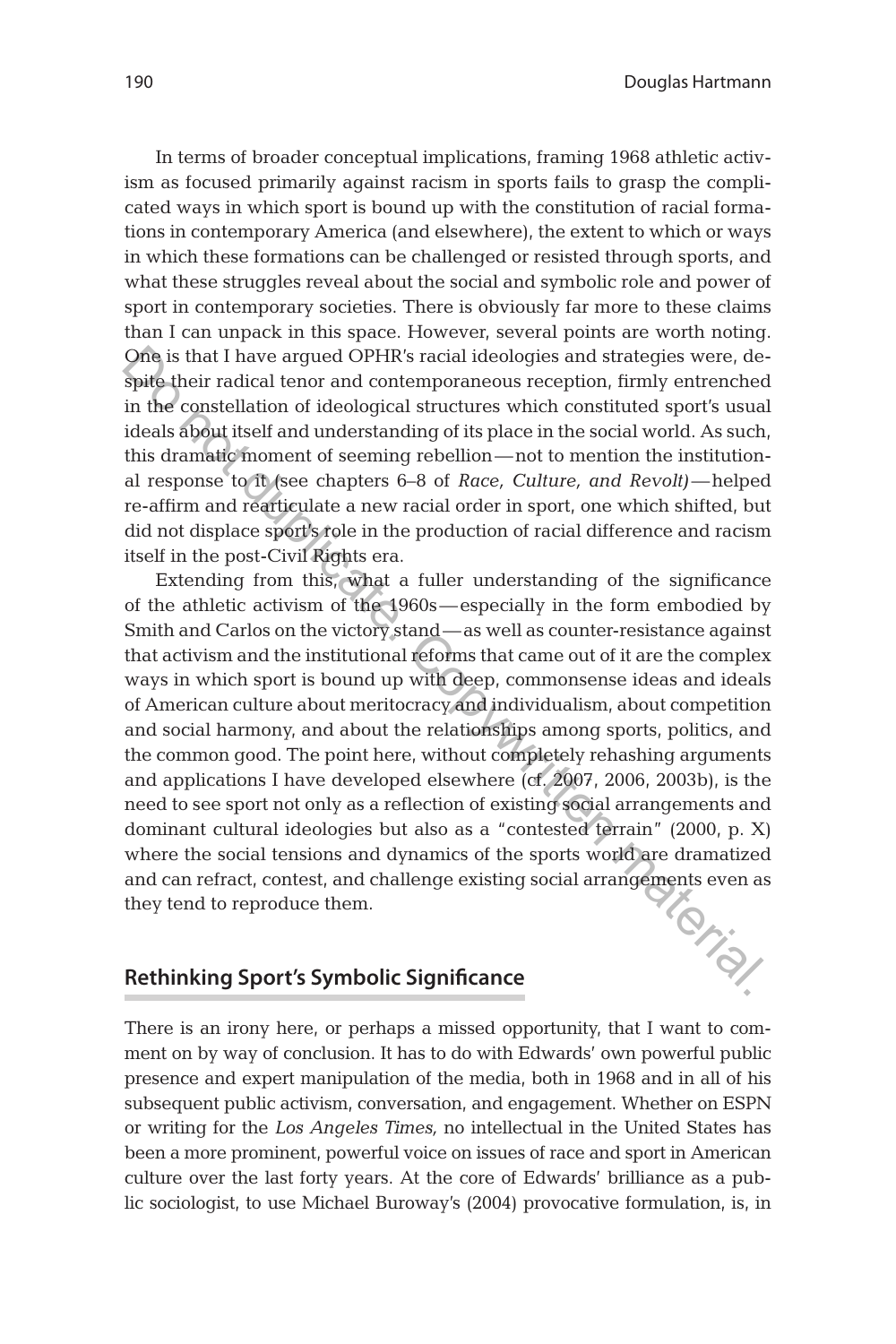my view, a deep, intuitive understanding of the symbolic power and potential of sport as a social force and the ways in which the practices and ideologies of sport are so deeply implicated with those that dominate American culture and discourse. However, although Edwards embodies many of the insights about the complicated and multifaceted nature of the relationships between sport and race in contemporary culture that I have argued for, I do not believe that he has yet produced a scholarly work or theoretical statement that captures the full range of his practical understanding.

Harry Edwards is known for two main scholarly works or bodies of work. One is his theoretical and scholarly contributions to the sociology of sport, as exemplified most obviously in his landmark *Sociology of Sport* (1973). The other is his writing and contributions to the public discussions and debates about the explanations for and meanings of the success of African American athletes in mainstream American sports (1984, 1973b, 1972, 1971). Both are essential. The former helped launch and legitimate the sociology of sport as an academic field, and was an indispensible guide for several generations of students and scholars. The latter body of work has played a major scholarly and public role in situating the success of African American athletes in the context of broader systems of racial segregation, disadvantage and injustice, and explaining how what appears to be an indication of progress actually often functions to reproduce racial difference and racism itself. But neither contribution displays a full understanding of the symbolic power of sport, and the possibilities and limitations of activism therein, either as it pertains to race or other social issues. Harry Edwards is known for two main scholarly works or bodies of work<br>One is his theoretical and scholarly contributions to the sociology of sport, a<br>exemplified most obviously in his landmark Sociology of Sport (1973). T

Obviously the text, a more formal academic work, comes closest. Intended to be a "comprehensive analytical profile of the institution of sport in the U.S." (1973a, p. vii), this work has a good deal to say about sport being intertwined with social and economic forces of society as a whole. As a teaching text, the theoretical notions underlying *Sociology of Sport* are not as systematically developed as they would be in a scholarly monograph or journal article format. But the real shortcoming, at least from my point of view, is that these formulations are fundamentally constrained by the structuralfunctionalist tradition Edwards was writing from at the time, where sport is seen as a microcosm and reflection of broader social forces and cultural values. If sport is granted any structural independence from the broader social status quo, in this view, it is only to the extent that the cultural visibility of sports in general and athletes in particular can be mobilized against the social status quo and its value system.

This theoretical orientation and its limitations are exemplified in Edwards' initial depiction of the UBSA protest where he and his OPHR collaborators ostensibly discovered the power of sport for race-based protest. In Revolt, Edwards wrote that when he returned to SJS in 1967 he was disappointed to discover that very little had changed with respect to racism and treatment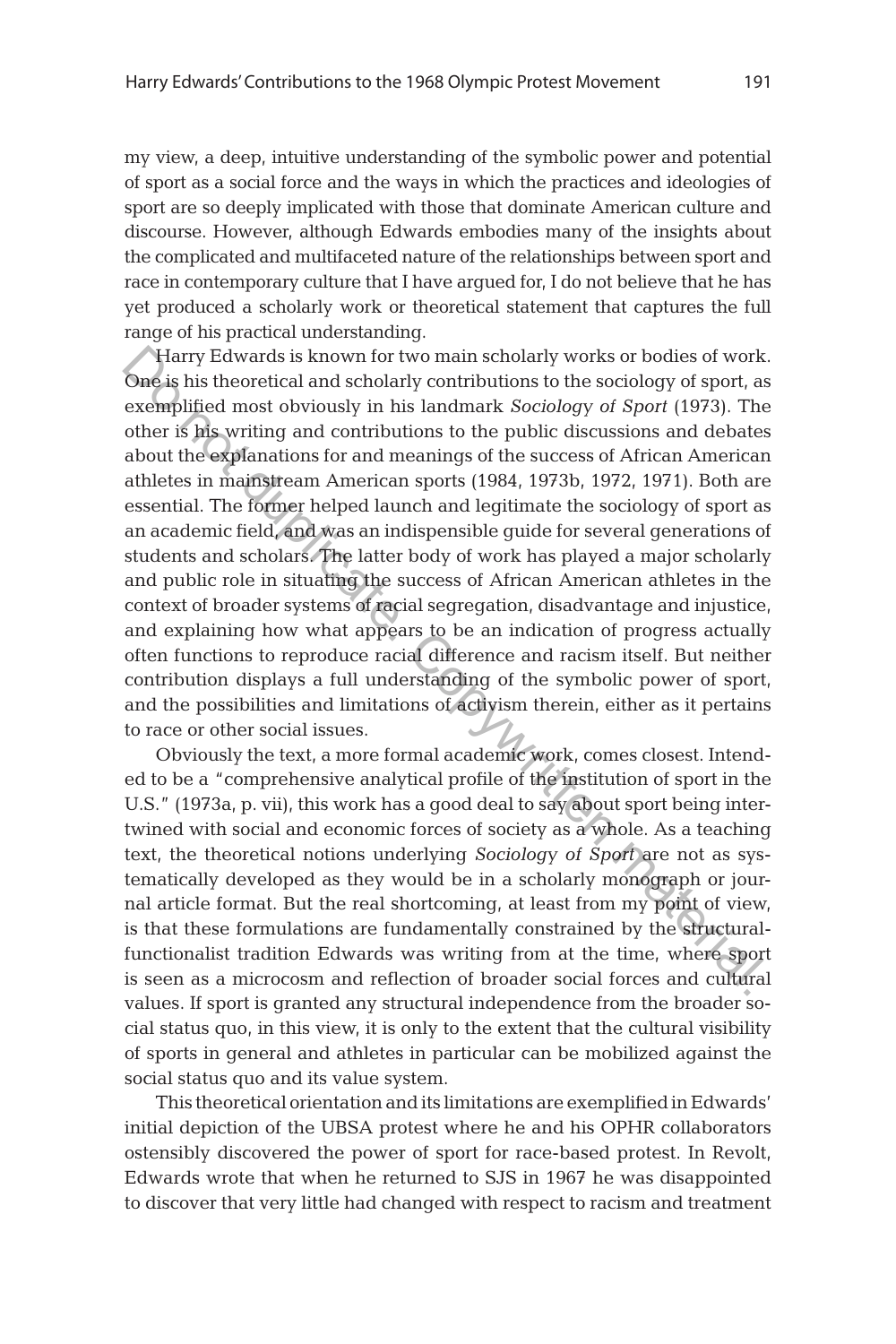of white students while he was away. Rebuffed after his initial inquiries into the situation, Edwards, together with Kenneth Noel who was working on his master's degree in sociology at SJS (he, too, had been a scholarship athlete as an undergraduate), concocted a back-to-school protest. I have described it previously:

The kickoff event took place on the first Monday of the fall term. During a rally attended by hundreds of protestors and onlookers, the UBSA presented a list of grievances to San Jose State President Robert D. Clark. In order to allow students to 'register their complaints and to let other people respond if they wished to,' Clark called for hearings to begin on campus that afternoon. The chief administrator assigned two of his vice presidents to sit on a panel that included both UBSA representatives (Harry Edwards among them) and spokespersons from the groups under attack (2003a, pp. 48–49).

The developments came to national attention when the leaders announced that the first home football game of the year, scheduled to be played against the University of Texas El Paso, would be targeted for protest. Specifically, Edwards told the media that the UBSA would cover the football field with as many as one thousand demonstrators if their demands weren't met.

The protest was very successful, attracting national attention as well as leading to a number of concrete reforms on campus. It was also foundational for Smith, Evans, Edwards, and the whole idea of a boycott. Edwards depicted the football boycott as a "power lever" that was used to "force" the community, student body, and administration into "a pressure situation" where reform and change were required. Their success, according to Edwards, further taught them about "the power to be gained from exploiting the white man's economic and almost religious involvement with athletics" (Hartmann 2003a, p. 50). There is a good deal of truth to these ideas, and they obviously served athletic activists very well in the year leading up to 1968. But they don't capture the full structure and significance of sport's relationship to race and its role in activism and protest. In particular, the idea that sport was (merely) a lever to force social action fails to foresee the power of Smith and Carlos' victory stand demonstration—more specifically, that its impact was not material but ideological, and that its effects were achieved not by pitting sport against race (forcing folks to choose one or the other) but by putting sport and its rituals and ideologies up on a stage for all to see. The Conservance of some that the matter is the duply wished to, 'Clark dent Robert D. Clark. In order to allow students to 'register their complaints and to let other people respond if they wished to,' Clark caled for hear

Can these different interpretations be tested or proven? Perhaps not. But consider this: if Harry Edwards had had his way, Smith and Carlos and other African American athletes would not have competed in Mexico City much less made their stand on the Olympic podium. Similarly, Edwards' own influence and success as an activist has come in and especially through the world of sport. Generating a theory that fully comprehends how this has happened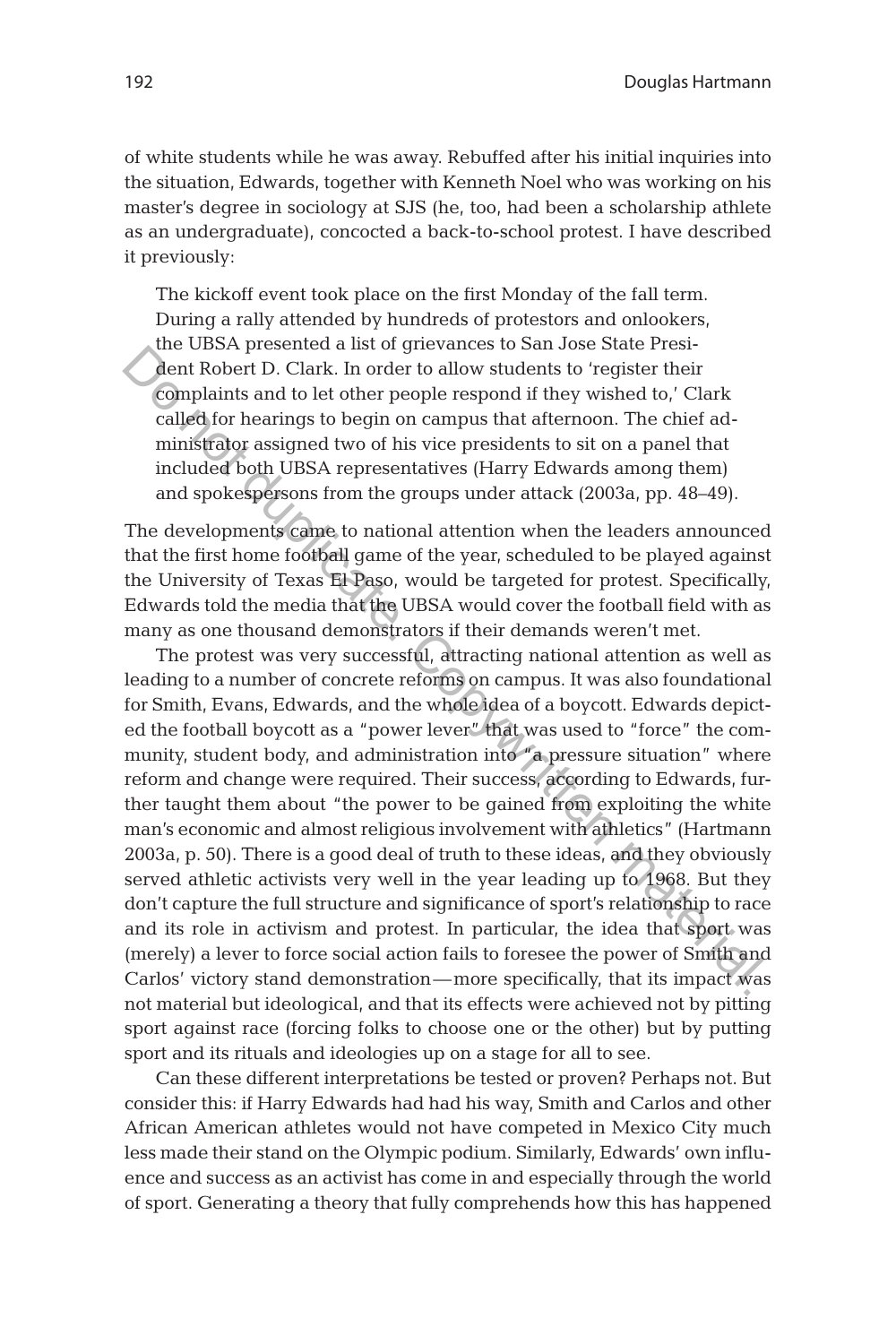will not only be a real theoretical contribution to sport studies, it will help us appreciate even further the significance of what Harry Edwards has accomplished in his long and distinguished career.

# **Works Cited**

- Bass, A. (2002). *Not the triumph but the struggle: The 1968 Olympics and the making of the black athlete*. Minneapolis: University of Minnesota Press.
- Burawoy, M. (2004). Public sociologies: Contradictions, dilemmas, and possibilities. *Social Forces*, *82*(4): 1603–1618.
- Edwards, H. (1984). The black 'Dumb Jock': An American sports tragedy. *The College Board Review*, *131*, 8–13.
- Edwards, H. (1979). The Olympic project for human rights: An assessment ten years later." *The Black Scholar*, *10*, 2–8.
- Edwards, H. (1973a). *Sociology of sport*. Homewood, IL: Dorsey Press.
- Edwards, H. (1973b). 20th century gladiators for white America. *Psychology Today*, *7*, 43–52.
- Edwards, H. (1972). The myth of the racially superior athlete. *Intellectual Digest*, *2,* 58–60.
- Edwards, H. (1971). The sources of black athletic superiority. *The Black Scholar*, *3,* 32–41.
- Edwards, H. (1970). *Black students*. New York: Free Press.
- Edwards, H. (1969). *The revolt of the black athlete*. New York: Free Press.
- Grundman, A. H. (1979). Image of collegiate protest and the civil rights movement: A historian's view. *Arena Review* (October), 17–24.
- Harris, O. (1995). Muhammad Ali and the revolt of the black athlete. In E. J. Gorn (Ed.), *Muhammad Ali: The people's champ* (pp. 54–69). Urbana: University of Illinois Press.
- Hartmann, D. (2007). Rush Limbaugh, Donovan McNabb, and 'A little social concern:' Reflections on the problems of whiteness in contemporary American sport. *Journal of Sport and Social Issues*, *31,* 45–60. **Alternative of the black athlete.** Minneapolis: University of Minnesot<br>
Purewoy, M. (2004). Public sociologies: Contradictions, dilemmas, and pos<br>
sibilities. Social Forces, 82(4): 1603–1618.<br>
Edwards, H. (1984). The bla
- Hartmann, D. (2006). Bound by blackness or above it? Michael Jordan and the paradoxes of post-civil rights American race relations. In D. K. Wiggins (Ed.), *Sport and the racial mountain: A biographical history of the African American athlete* (pp. 301–324). Fayetteville: University of Arkansas Press.
- Hartmann, D. (2003a). *Race, culture, and the revolt of the Black Athlete: The 1968 Olympic protests and their aftermath*. Chicago: University of Chicago Press.
- Hartmann, D. (2003b). What can we learn from sport if we take sport seriously as a racial force? lessons from C.L.R. James's *Beyond a Boundary*. *Ethnic and Racial Studies*, *26*(3), 451–483.